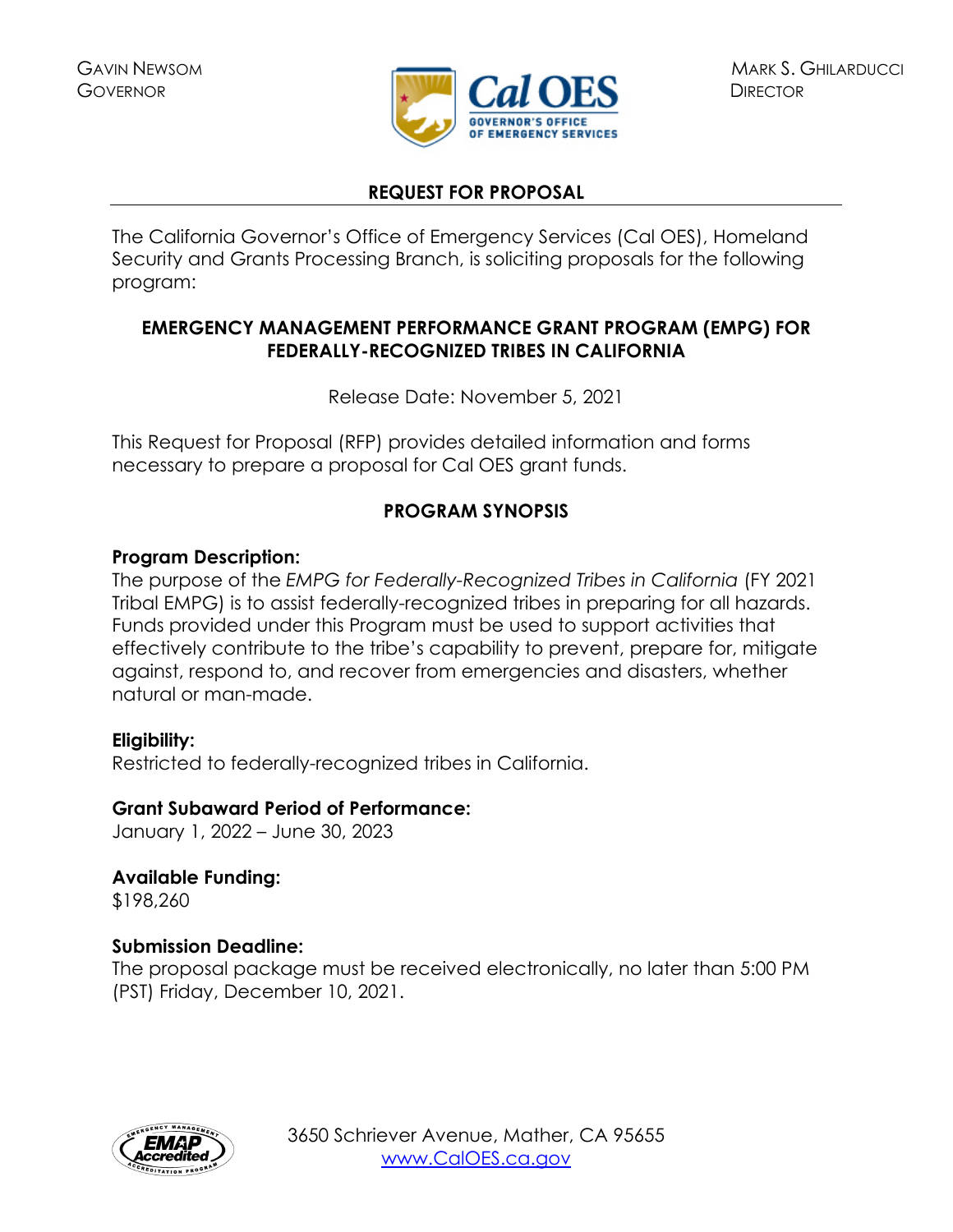### **TABLE OF CONTENTS**

### I. [OVERVIEW](#page-2-0)

### **II.** [RFP INSTRUCTIONS](#page-10-0)

# III. [PROPOSAL EVALUATION](#page-12-0)

| G. ALLOCATION CONTINGENT ON RECEIPT OF FEDERAL AWARD  14 |  |
|----------------------------------------------------------|--|

### IV. ATTACHMENT

A. NOTICE OF INTEREST (NOI)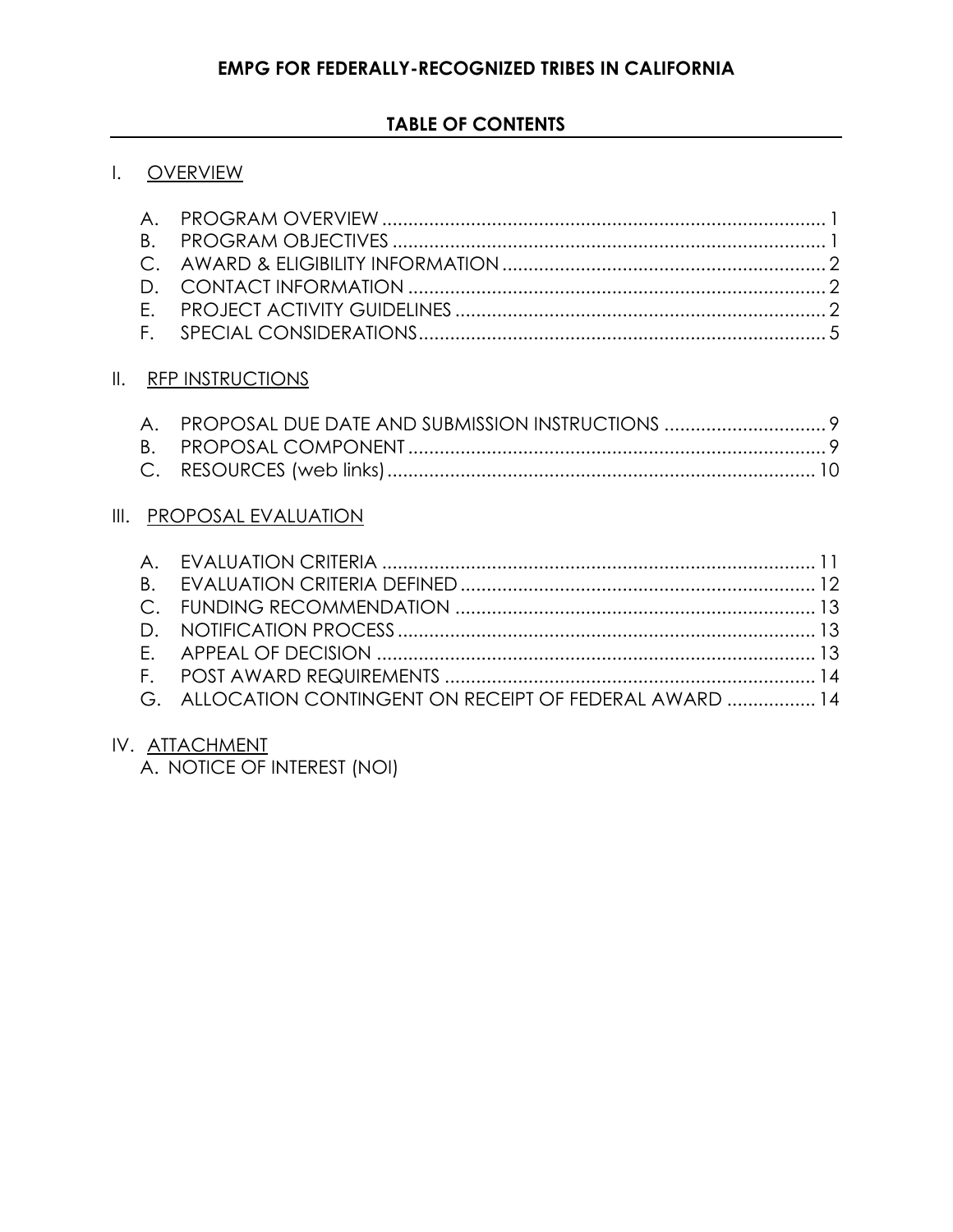### **PART I - OVERVIEW**

- <span id="page-2-0"></span>**A.** PROGRAM OVERVIEW
- **B.** PROGRAM OBJECTIVES
- **C.** AWARD & ELIGIBILITY INFORMATION
- **D.** CONTACT INFORMATION
- **E.** PROJECT ACTIVITY GUIDELINES
- **F.** SPECIAL CONSIDERATIONS

### <span id="page-2-1"></span>A. PROGRAM OVERVIEW

Each year, the U.S. Department of Homeland Security (DHS)/Federal Emergency Management Agency (FEMA) announces a Notice of Funding Opportunity (NOFO) for the EMPG Program. The intent of the Program is to support state, local, and tribal efforts to protect against, mitigate the effects of, respond to, and recover from natural or human-caused disasters and other catastrophic events. The funds provided by this Program help to prepare the nation for the threats and hazards that pose the greatest risk to lives, property, and the environment in the United States.

EMPG provides funding to implement projects that enhance all-hazards preparedness and serve to build, sustain, and deliver [32 core capabilities](https://www.fema.gov/emergency-managers/national-preparedness/mission-core-capabilities) across the five [Mission Areas](https://www.fema.gov/emergency-managers/national-preparedness/mission-core-capabilities) of the [National Preparedness Goal \(NPG\).](https://www.fema.gov/emergency-managers/national-preparedness) These Mission Areas, which are essential to the security and resilience of the nation, are Prevention, Protection, Mitigation, Response, and Recovery. The building, sustainment, and delivery of these core capabilities require the combined effort of the whole community, including public, private, and tribal entities.

### <span id="page-2-2"></span>B. PROGRAM OBJECTIVES

The purpose of this funding opportunity is to assist federally-recognized tribes in preparing for all hazards. The whole community approach is inclusive of local units of government, tribes, and nonprofit organizations, including partners at the state level. Statewide preparedness activities must address high-priority preparedness gaps across one or more of the 32 core capabilities. Funds provided under this Program must be used to support activities that effectively contribute to the tribe's capability to prevent, prepare for, mitigate against, respond to, and recover from emergencies and disasters, whether natural or man-made.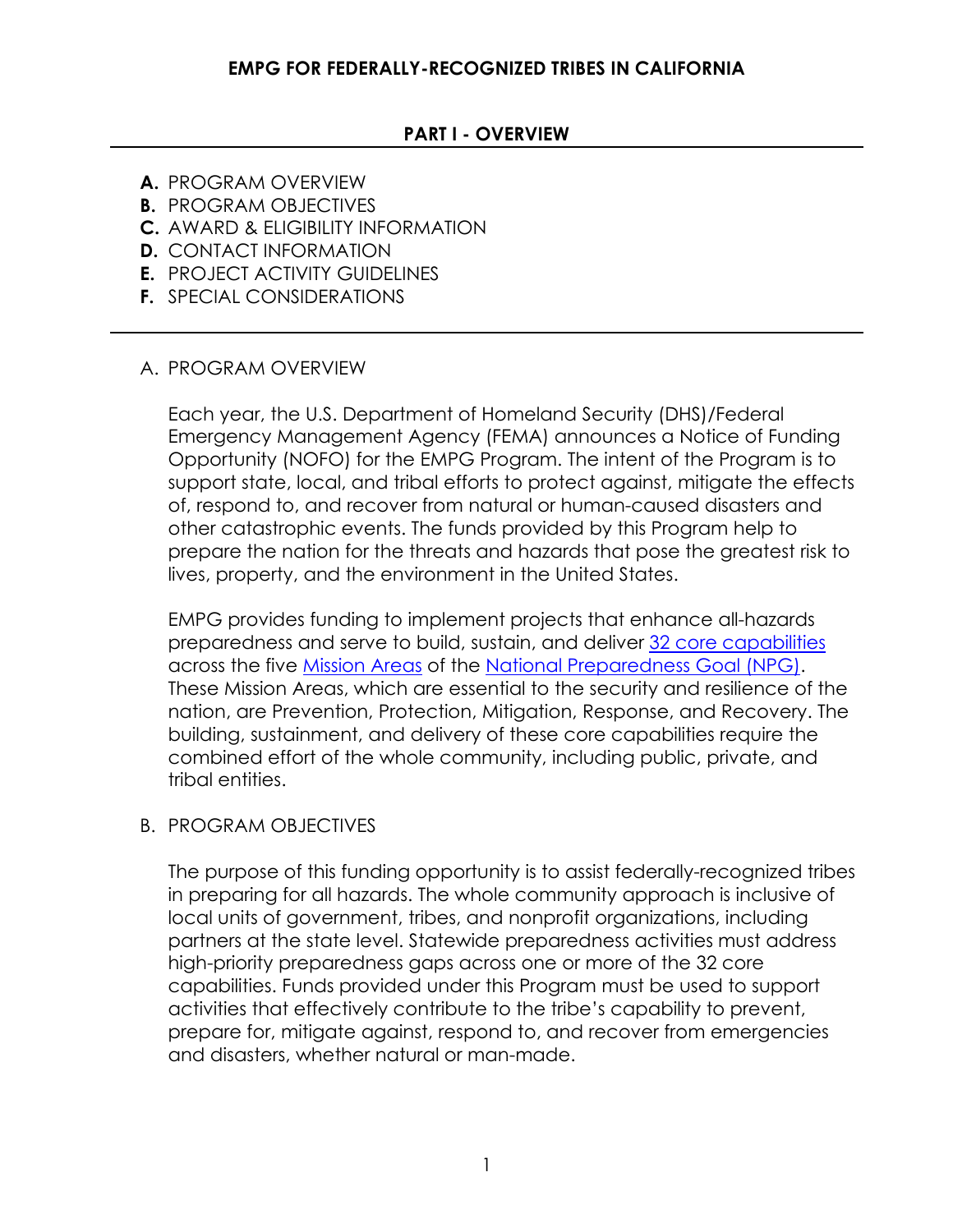## <span id="page-3-0"></span>C. AWARD & ELIGIBILITY INFORMATION

| Eligible Applicants (Subrecipients):     | Federally-Recognized Tribes in<br>California |
|------------------------------------------|----------------------------------------------|
| Total Amount Available for Solicitation: | \$198,260                                    |
| Period of Performance:                   | January 1, 2022 – June 30, 2023              |
| Cost Share or Match Requirement:         | Cost Share or Match IS REQUIRED              |
|                                          |                                              |

<span id="page-3-1"></span>D. CONTACT INFORMATION

Questions concerning this RFP, the proposal process, or programmatic issues must be submitted via e-mail to:

### Yer Yang Program Representative Emergency Management Performance Grant Unit [Yer.Yang@caloes.ca.gov](mailto:Yer.Yang@caloes.ca.gov)

Cal OES can only respond to technical questions about the RFP during the period of time between the publication date and completion of the RFP process. Requests for records must be made through a Public Records Act request at [PRA@caloes.ca.gov.](mailto:PRA@caloes.ca.gov)

# <span id="page-3-2"></span>E. PROJECT ACTIVITY GUIDELINES

Proposals will be considered by Cal OES for eligibility based on the evaluation criteria identified in Part III. All projects must be used to support activities that effectively contribute to the tribe's capability to prevent, prepare for, mitigate against, respond to, and recover from emergencies and disasters, whether natural or man-made and meet the criteria listed in the [FY 2021 EMPG NOFO .](https://www.fema.gov/sites/default/files/documents/fema_fy-2021-empg-nofo-arpa-update_4-21-20.pdf)

Applicants that submit project(s) with the same scope(s) of work between FY 2021 EMPG and FY 2021 EMPG American Rescue Plan Act (EMPG-ARPA) must clearly outline how funding from each grant opportunity will be used in a different manner for the project(s), under Part II and Part V of the Notice of Interest (NOI). Duplicate projects submitted for EMPG and EMPG-ARPA funds will only be considered under one fund source.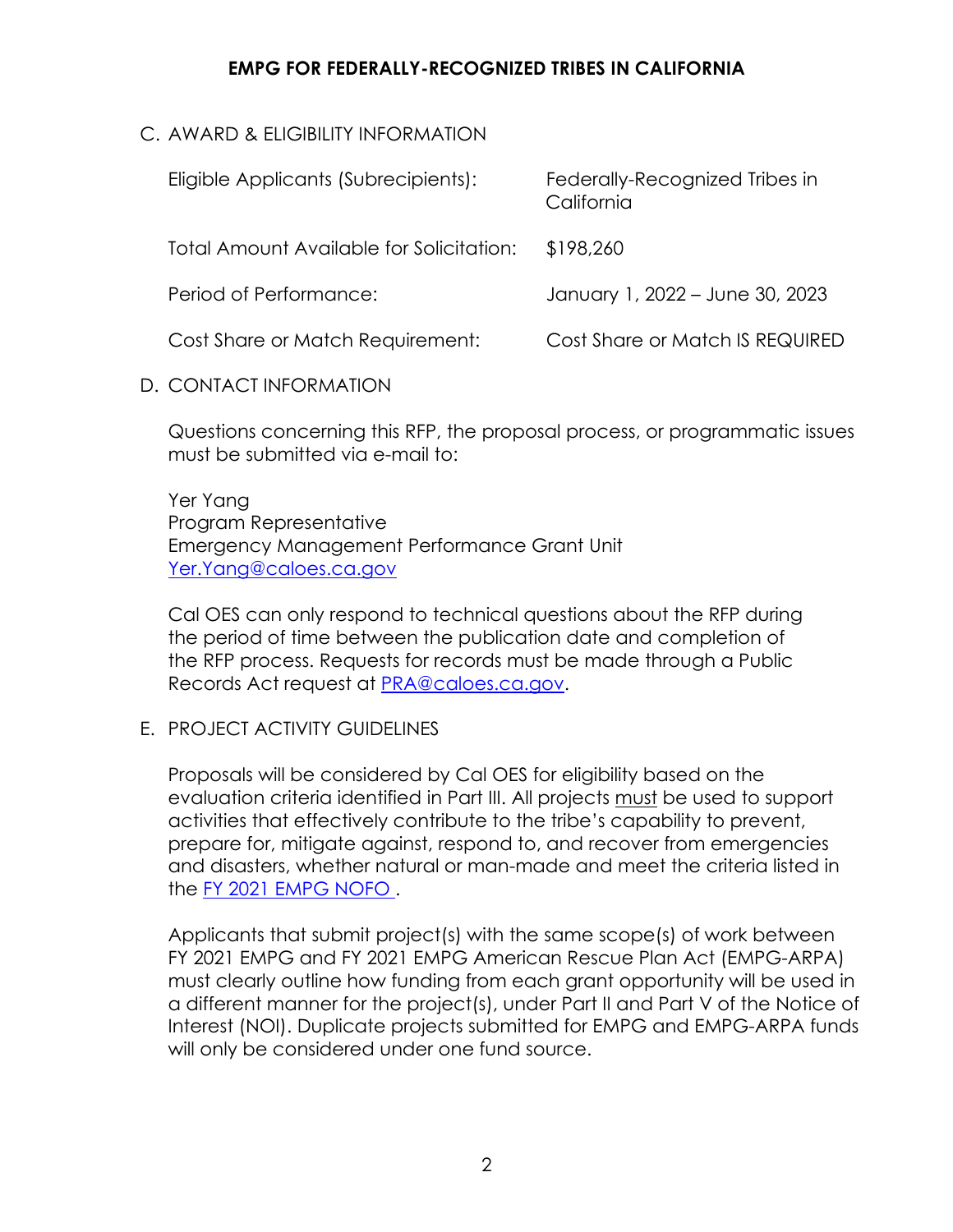In developing projects for the FY 2021 EMPG Program, Applicants should address areas for improvement as they relate to emergency management capabilities, including:

- Logistics Distribution Management Planning;
- Evacuation Plan/Annex;
- Disaster Financial Management;
- Catastrophic Disaster Housing; and
- Resilient Communications

In addition, Applicants should consider funding projects that fall into the state, regional, and national priority areas:

- Mass Care
- Housing
- Economic Recovery

FEMA has identified the allowable categories of cost under the EMPG as Planning, Organization, Equipment, Training, and Exercise. The following is a brief description of examples of costs associated with each of these categories:

### **Planning**

Planning spans all five NPG Mission Areas and provides a methodical way to engage the whole community in the development of a strategic, operational, and/or community-based approach to preparedness.

EMPG Program funds may be used to develop or enhance emergency management planning activities. Allowable planning activities are associated with the development, review, and revision of Emergency Operations Plans, Communication Plans, Administrative Plans, Whole Community Engagement/Planning, Resource Management Planning, Shelter and Evacuation Planning, Recovery Planning, Continuity of Operations Plans, and Threat Hazard Identification and Risk Assessments.

### **Organization**

Organizational activities are generally associated with specific personnel, groups or teams, or an overall organizational structure. EMPG funds may be used for all-hazards emergency management operations, staffing, and other day-to-day activities in support of emergency management.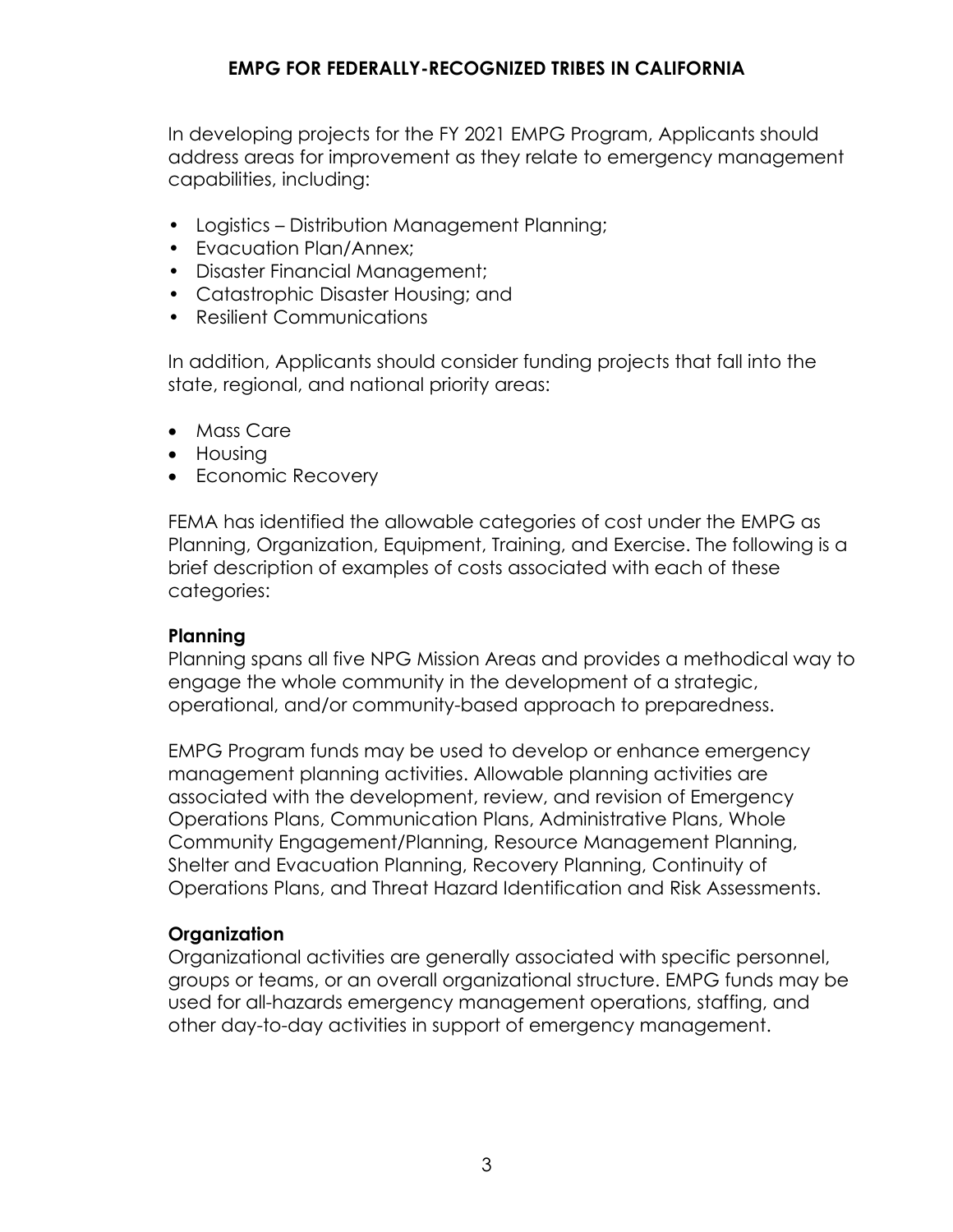### **Equipment**

Unless otherwise stated, equipment must meet all mandatory regulatory and/or DHS-adopted standards to be eligible for purchase using these funds. Equipment being purchased must be found in the [Authorized Equipment List](https://www.fema.gov/grants/guidance-tools/authorized-equipment-list) (AEL). Additional approvals may be required for specific allowable equipment items. In addition, Applicants must obtain and maintain all necessary certifications and licenses for the requested equipment.

### **Training**

Allowable training-related costs under EMPG include the establishment, support, conduct, and attendance of training. All training courses must receive a Training Feedback number from Cal OES Training & Exercise prior to the start of the course. To request for a Training Feedback number, please download and complete the [Training Feedback Form](https://www.caloes.ca.gov/CaliforniaSpecializedTrainingInstituteSite/Documents/HSG%20Funds%20Tracking%20Number%20Request%20Form.pdf) and forward the completed request to [training@caloes.ca.gov.](mailto:training@caloes.ca.gov)

### **Exercise**

Exercises conducted with EMPG funding should be managed and conducted consistent with the Homeland Security Exercise and Evaluation Program (HSEEP). HSEEP guidance for exercise design, development, conduct, evaluation, and improvement planning can be found at [FEMA](https://www.fema.gov/hseep)  [HSEEP.](https://www.fema.gov/hseep)

Any exercise(s) conducted using EMPG funds will be required to submit an After Action Report/Improvement Plan (AAR/IP) no later than 90 days after completion of the exercise to your Program Representative and FEMA at [hseep@fema.dhs.gov](mailto:hseep@fema.dhs.gov) by June 30, 2023.

All projects must be completed within the established period of performance (POP). Any costs incurred outside of the POP will be unallowable under the Grant Subaward.

### **Unallowable Costs**

Grant funds may not be used for:

- Unauthorized exercise-related costs including:
	- o Reimbursement for maintenance and/or wear and tear costs of general use vehicles (e.g., construction vehicles) and emergency response apparatus (e.g., fire trucks, ambulances). The only vehicle costs that are reimbursable are fuel/gasoline or mileage.
	- o Equipment that is purchased for permanent installation and/or use, beyond the scope of exercise conduct (e.g., electronic messaging signs).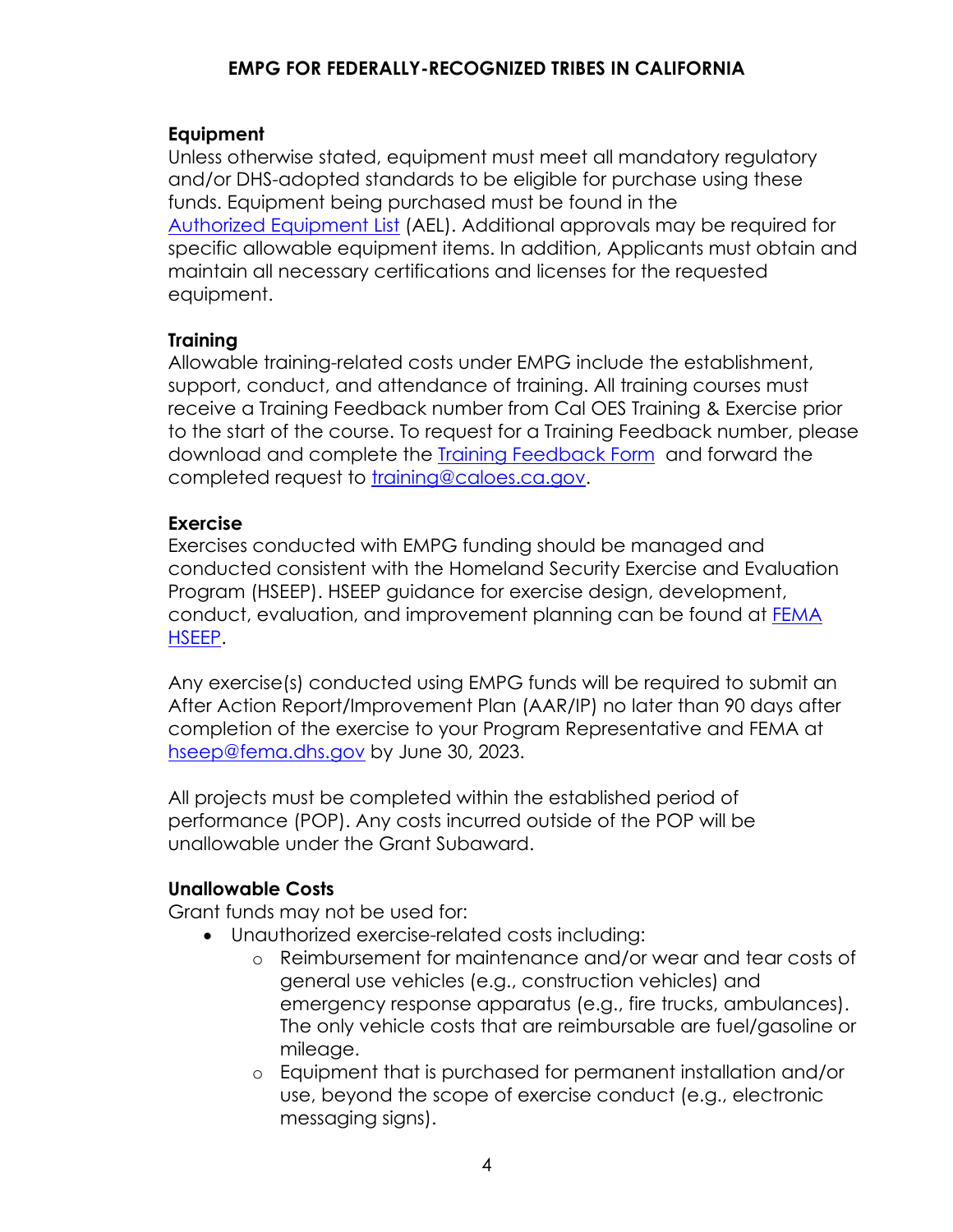- o Durable and nondurable goods purchased for installation and/or use beyond the scope of exercise conduct.
- Unallowable Equipment: Grant funds must comply with [Information](https://www.fema.gov/sites/default/files/2020-08/ib_426_controlled_equipment_recission__11-1-17.pdf)  [Bulletin](https://www.fema.gov/sites/default/files/2020-08/ib_426_controlled_equipment_recission__11-1-17.pdf) (IB) 426 and may not be used for the purchase of the following equipment: firearms, ammunition, grenade launchers, bayonets, or weaponized aircraft, vessels, or vehicles of any kind with weapons installed.
- Expenditures for weapons systems and ammunition.
- Costs to support hiring sworn public safety officers for the purposes of fulfilling traditional public safety duties or to supplant traditional public safety positions and responsibilities.
- Activities and projects unrelated to the completion and implementation of the EMPG.

# <span id="page-6-0"></span>F. SPECIAL CONSIDERATIONS

# **Environmental Planning and Historic Preservation (EHP)**

DHS/FEMA is required to consider the effects of its actions on environmental, historic, or cultural resources to ensure all activities and programs funded by the agency, including grant-funded projects, comply with federal EHP regulations, laws, and Executive Orders, as applicable. As a Recipient of DHS/FEMA funding, these requirements are assumed by Cal OES and Subrecipients of Cal OES. Proposed projects that have the potential to impact the environment, including, but not limited to, the construction of communication towers, modification or renovation of existing buildings, structures and facilities, or new construction, including replacement of facilities, must participate in the DHS/FEMA EHP review process.

The EHP review process involves the submission of a detailed project description along with supporting documentation, so that DHS/FEMA may determine whether the proposed project has the potential to impact environmental resources or historic or cultural properties. In some cases, DHS/FEMA is also required to consult with other regulatory agencies and the public in order to complete the review process. The EHP review process must be completed before funds are released to carry out the proposed project; otherwise, DHS/FEMA and Cal OES may not be able to fund the project due to non-compliance with EHP laws, Executive Orders, regulations and policies.

Examples of activities requiring EHP review include field-based training, fullscale exercises, and select equipment, such as communications towers and physical security enhancement equipment. If the project could result in adverse impacts to those resources, it may be necessary to change the scope of the project to avoid those impacts or to incorporate mitigation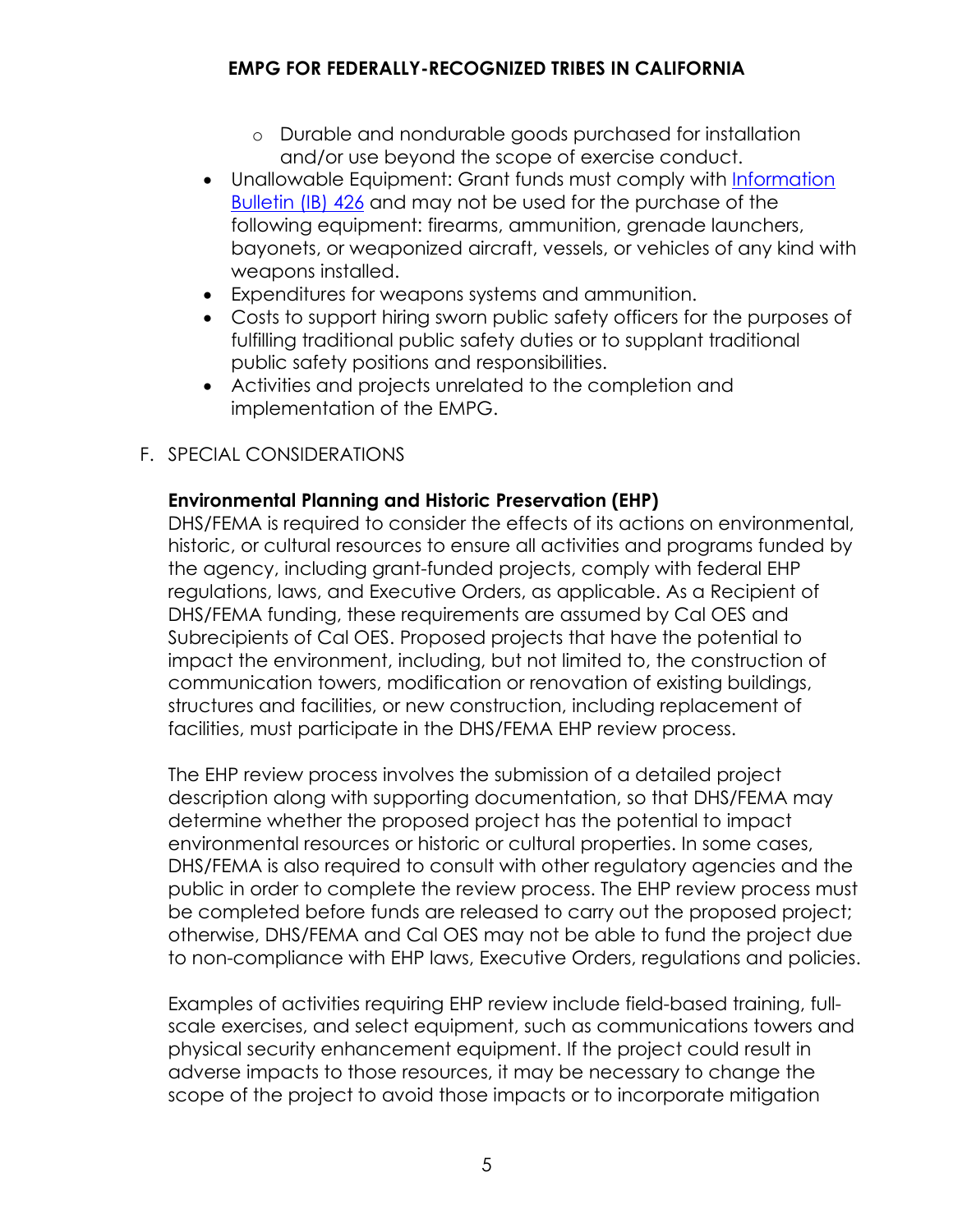measures to minimize the impacts to those resources. The EHP Screening Form may be found [here.](https://www.fema.gov/media-library/assets/documents/90195)

### **Requirements Applicable to Emergency Communications Projects**

EMPG funds used to support emergency communications investments are required to comply with the SAFECOM Guidance on Emergency Communications Grants, which can be found at [SAFECOM funding.](https://www.dhs.gov/safecom/funding)

### **Specialized Equipment – Small Unmanned Aircraft Systems**

All requests to purchase Small Unmanned Aircraft Systems (SUAS) with FEMA grant funding must comply with [IB 426](https://www.fema.gov/sites/default/files/2020-08/ib_426_controlled_equipment_recission__11-1-17.pdf) and include a description of the policies and procedures in place to safeguard individuals' privacy, civil rights, and civil liberties of the jurisdiction that will purchase, take title to, or otherwise use the SUAS equipment.

### **Program Match**

The FY 2021 Tribal EMPG requires a dollar-for-dollar match. This can be cash or third-party in-kind contributions. There are no waivers for this match requirement. Refer to 2 C.F.R. § [200.306](https://www.ecfr.gov/current/title-2/subtitle-A/chapter-II/part-200#200.306) for specific details.

### **Reporting Requirements**

#### Quarterly Performance Reports

Subrecipients must submit Performance Reports to Cal OES quarterly until all grant activities are completed and the subaward is formally closed. The quarterly reports must include progress made on approved activities and any other project-specific information required by Cal OES. Failure to submit a Performance Report could result in subaward reduction, suspension, or termination. Quarterly reports are cumulative and each report will include information provided in previous reports. The first and second quarter Performance Report for FY 2021 will not be required due to the POP start date.

In order to ensure that mandated performance metrics and other data required under the subaward are reported accurately, all EMPG Performance Reports must first be submitted electronically to the Cal OES Tribal EMPG Program Representative for review. Electronic documents should be submitted for Cal OES review no later than seven (7) calendar days from the due date. Submission of the final signed electronic copy is only to occur after the Subrecipient is directed by the Program Representative.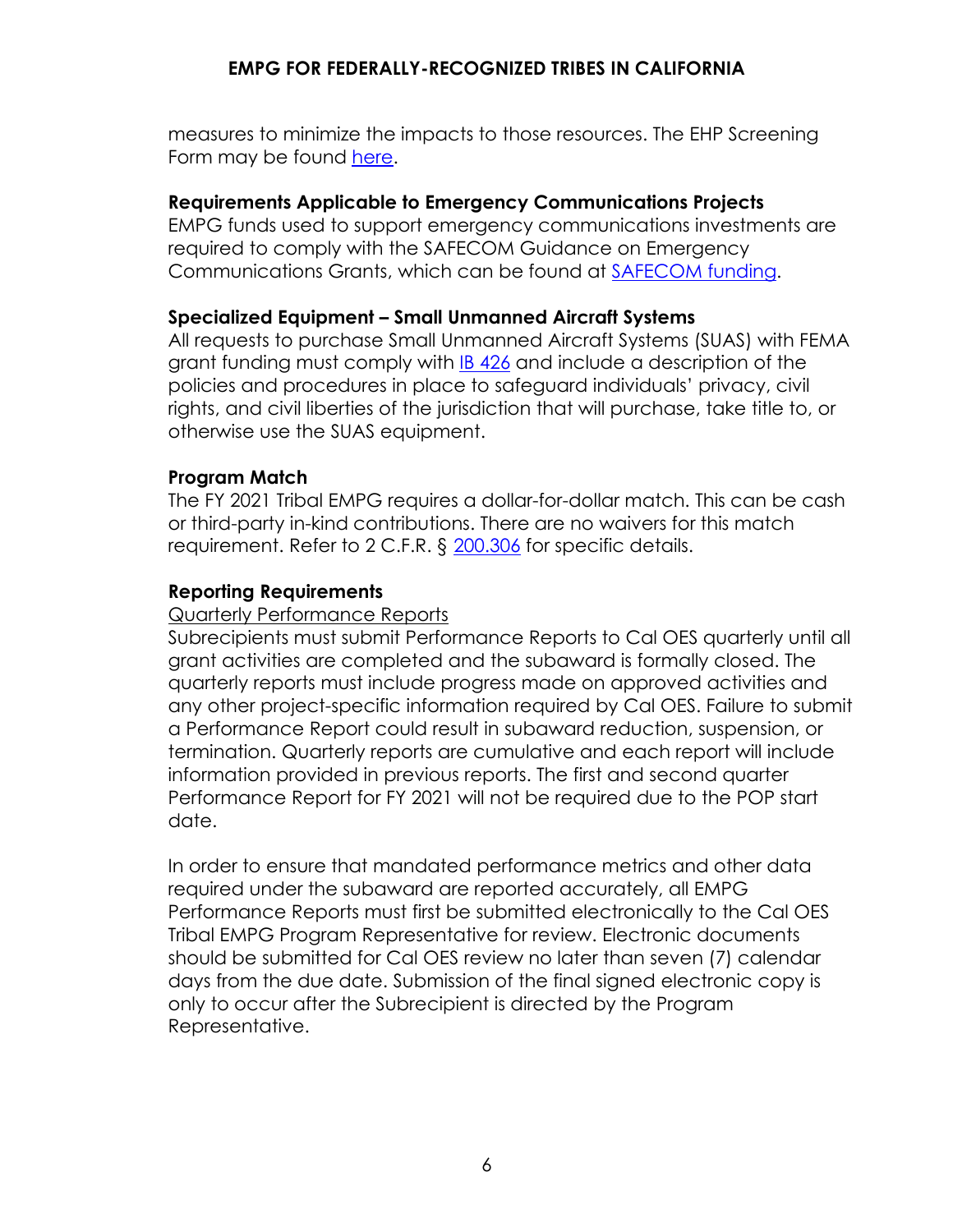### Biannual Strategy Implementation Report (BSIR)

Subrecipients must also complete the BSIR using the DHS/FEMA Grants [Reporting Tool](https://www.reporting.odp.dhs.gov/) (GRT). The BSIR is due within 30 days after the end of the reporting period: July 30 for the reporting period of January 1 through June 30 (summer BSIR report); and January 30 for the reporting period of July 1 through December 31 (winter BSIR report). All required attributes of each project must be included. Updated obligations, expenditures, and significant developments must be provided within the BSIR to show progress of implementation for every project, as well as how expenditures support Planning, Organization, Equipment, Training, and Exercise.

# **Multi-Year Training and Exercise Plan (MY-TEP)**

Subrecipients are required to develop a MY-TEP, that incorporates links to the NPG Core Capabilities and update it annually. The Integrated Preparedness Plan format will be required for the September 30, 2022, submission. Additional information on Training and Exercise requirements can be found in the FY 2021 [EMPG State Supplement.](https://www.caloes.ca.gov/GrantsManagementSite/Documents/FY%202021%20EMPG%20and%20EMPG-ARPA%20State%20Supplement.pdf)

### **Training and Exercise Requirements**

All EMPG Program-funded personnel, including Management and Administration staff, and any staff being used for match must:

- 1) Complete the National Incident Management System (NIMS) Training and FEMA Professional Development Series listed under the FY 2021 EMPG State Supplement; **and**
- 2) Must participate in no less than two exercises between January 1, 2022, and June 30, 2023. These exercises must align to one of the priority areas via the Performance Reports. The Great Shakeout is ineligible for the purpose of the two exercise requirement.

### **Sustainability**

Grant funds are intended to supplement existing fiscal resources and are not guaranteed long-term sustainability solutions. Projects funded under this grant opportunity are expected to be reasonably sustained after the end of the POP without the expectation to receive future grant funds.

### **Changes to Scope of Work**

Subrecipients are selected through a competitive proposal process. Projects are rated and ranked based on the proposal submitted. Therefore, any changes to the scope of work are not permitted. The expectation is for each Applicant to thoroughly plan out the entire process of each proposed project, from project conception to completion. Please ensure the projects being proposed are well planned and detailed. Funds remaining at the end of the POP will be disencumbered and returned to Cal OES.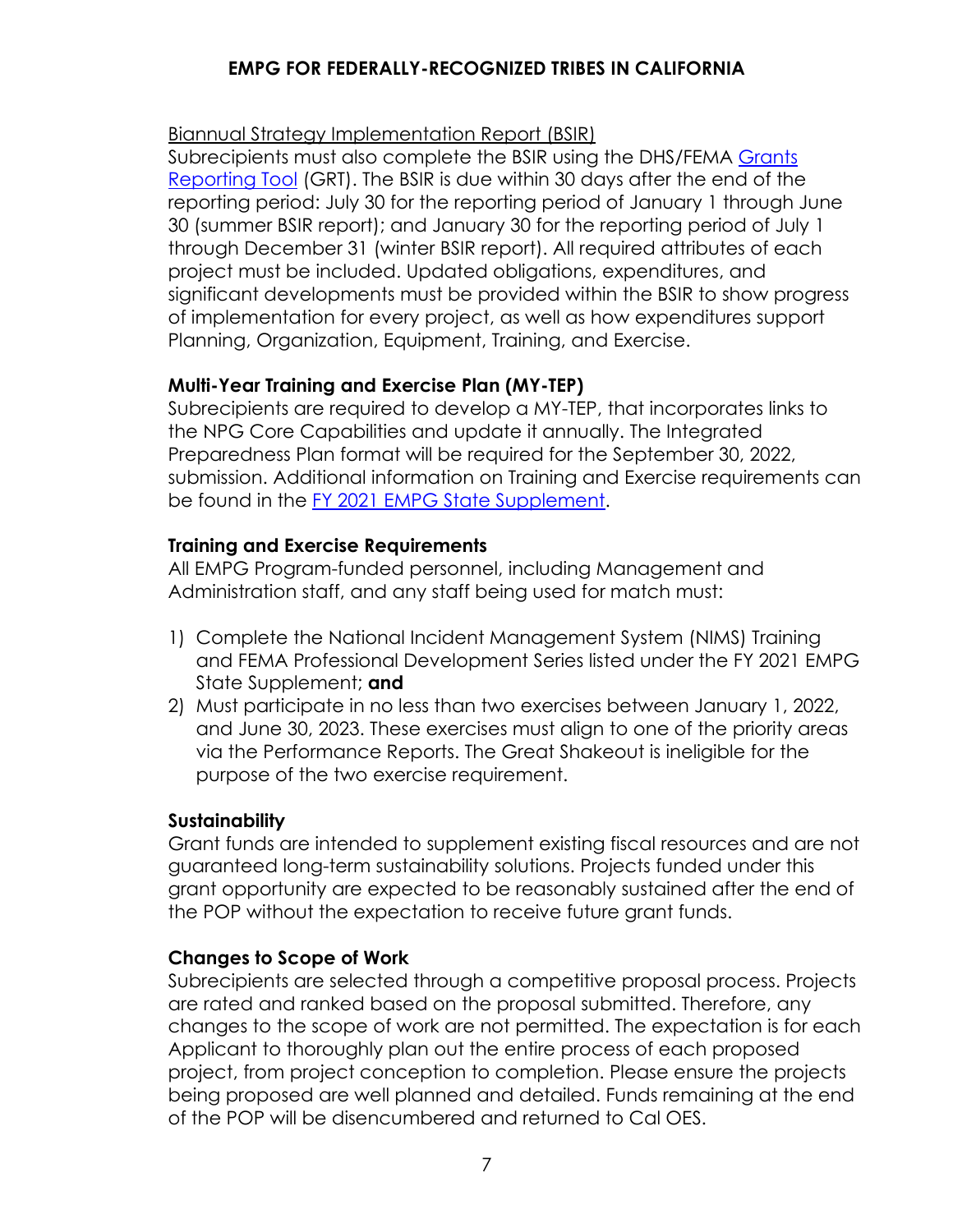### **Extension Requests**

Subrecipients are expected to complete all grant-funded activity by the end of the POP. Any costs incurred outside of the POP will be unallowable under the Grant Subaward. Extensions to the POP identified in the subaward will be extremely limited and will only be considered through formal, written requests with specific, reasonable, and compelling justifications that warrant an extension.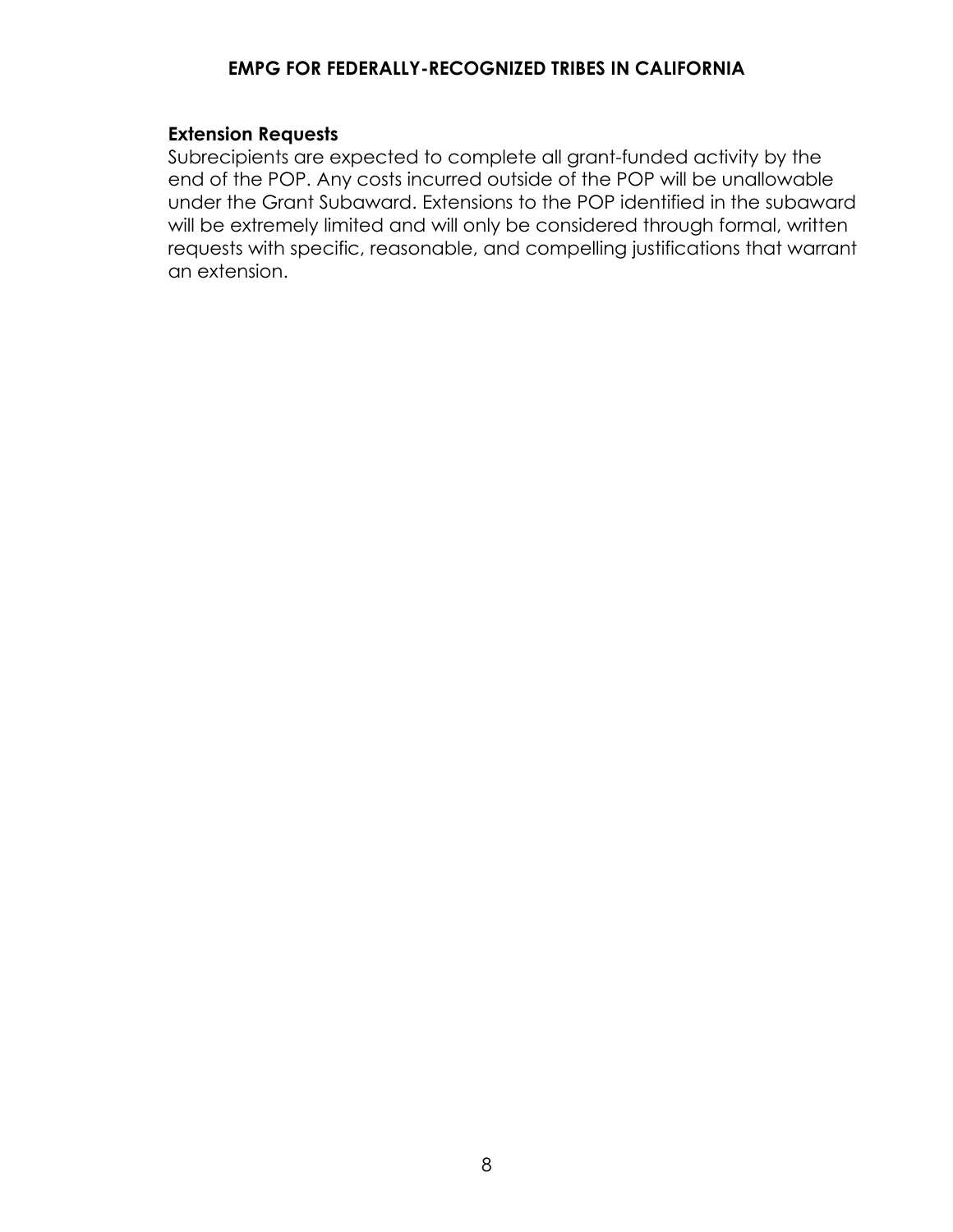## **PART II – RFP INSTRUCTIONS**

- <span id="page-10-0"></span>**A.** PROPOSAL DUE DATE AND SUBMISSION INSTRUCTIONS
- **B.** PROPOSAL COMPONENT
- **C.** RESOURCES (web links)

#### <span id="page-10-1"></span>A. PROPOSAL DUE DATE AND SUBMISSION INSTRUCTIONS

The proposal must be submitted to Cal OES no later than **5:00 PM (PST) Friday, December 10, 2021**. Only electronic submissions will be accepted. Proposals submitted after this time/date will **not** be considered. Applicants must e-mail their proposals to:

Yer Yang Program Representative Emergency Management Performance Grant Unit [Yer.Yang@caloes.ca.gov](mailto:Yer.Yang@caloes.ca.gov)

<span id="page-10-2"></span>B. PROPOSAL COMPONENT

Your proposal MUST include the following document in order to be considered for funding:

Notice of Interest (NOI)

- Describe the Tribe's current emergency management system (EMS), and how FY 2021 EMPG funding will help improve it.
- Describe the proposed project(s) and how each proposed project will fill critical emergency management gaps.
- Describe how the tribe will meet the Program's 50% match requirement.
- Describe how each proposed project(s) will be completed within the POP, including a timeline with key milestones.
- Budget Detail

The purpose of the NOI process is to solicit and obtain proposed tribal emergency management projects from interested and eligible Applicants seeking funding from the FY 2021 Tribal EMPG. Eligible NOIs received by the submission deadline will be read, evaluated, and scored by a panel to determine which interested Applicants will be selected to continue in the subaward application process. The provided NOI template must be used to be considered for funding.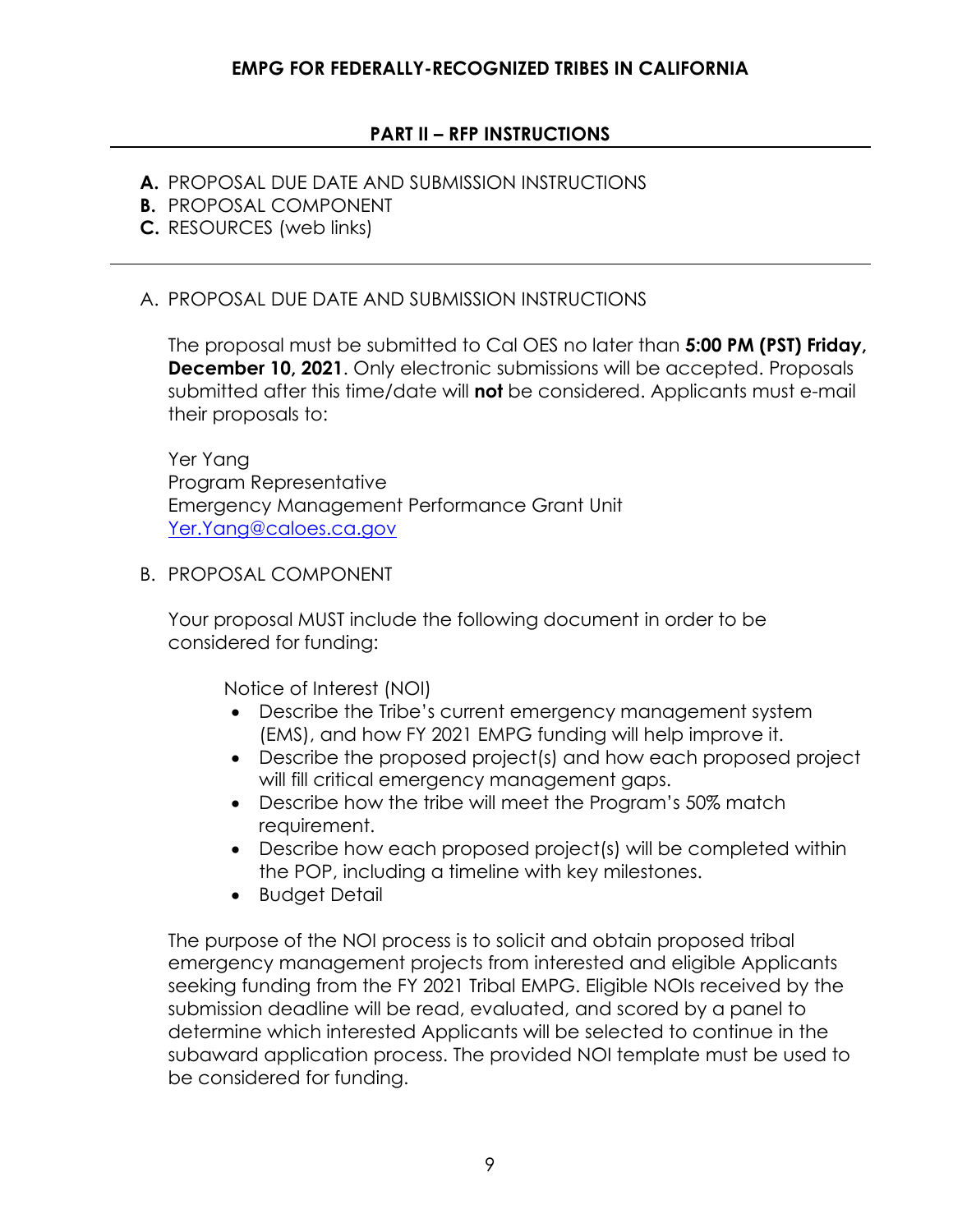It is very important to note that Cal OES staff cannot assist in the creation of the document. Cal OES staff may only provide clarification on the questions presented in the NOI. This NOI document must be fully completed at the time of submission. Incomplete NOIs will not be accepted.

Applicants should check the box on the bottom of the first page if they are willing to accept less than the full amount requested based on scoring and fund availability. If the box is not checked, partial funding may not be given in the event that full funding is not available for the project. Applicants who are willing to accept less than the requested amount must also identify the minimum amount in grant funding they would be willing to accept.

**\*Grant applications are subject to the California Public Records Act, Government Code Section 6250** *et seq.* **Do not put any personally identifiable information or private information on this application. If you believe that any of the information you are putting on this application is exempt from the Public Records Act, please attach a separate statement that indicates what portions of the application and the basis for the exemption. Your statement that the information is not subject to the Public Records Act will not guarantee that the information will not be disclosed.** 

# **Data Universal Numbering System (DUNS) Number**

Applicants must have a DUNS number issued by Dun & Bradstreet and must not have an exclusion record in the federal System for Award Management (SAM). An exclusion record in the SAM indicates that a contractor (agency) is listed in the (federal) government-wide system for debarment and suspension. An agency that is debarred or suspended is excluded from activities involving federal financial and nonfinancial assistance and benefits.

<span id="page-11-0"></span>C. RESOURCES (web links)

FY 2021 [EMPG Notice of Funding Opportunity \(NOFO\)](https://www.fema.gov/sites/default/files/documents/fema_fy-2021-empg-nofo-arpa-update_4-21-20.pdf)

[FEMA Preparedness Grants Manual](https://www.fema.gov/sites/default/files/documents/FEMA_2021-Preparedness-Grants-Manual_02-19-2021.pdf)

FY 2021 [EMPG California Supplement to the NOFO](https://www.caloes.ca.gov/GrantsManagementSite/Documents/FY%202021%20EMPG%20and%20EMPG-ARPA%20State%20Supplement.pdf)

[DHS/FEMA Information Bulletins](https://www.fema.gov/grants/preparedness/about/informational-bulletins)

[National Incident Management System \(NIMS\)](https://www.fema.gov/emergency-managers/nims) Guide

[Mission Areas and Core Capabilities](https://www.fema.gov/emergency-managers/national-preparedness/mission-core-capabilities)

[FEMA Authorized Equipment List](https://www.fema.gov/grants/guidance-tools/authorized-equipment-list)

[SAFECOM Funding](https://www.dhs.gov/safecom/funding)

[DUNS Registration](http://www.grants.gov/web/grants/applicants/organization-registration/step-1-obtain-duns-number.html)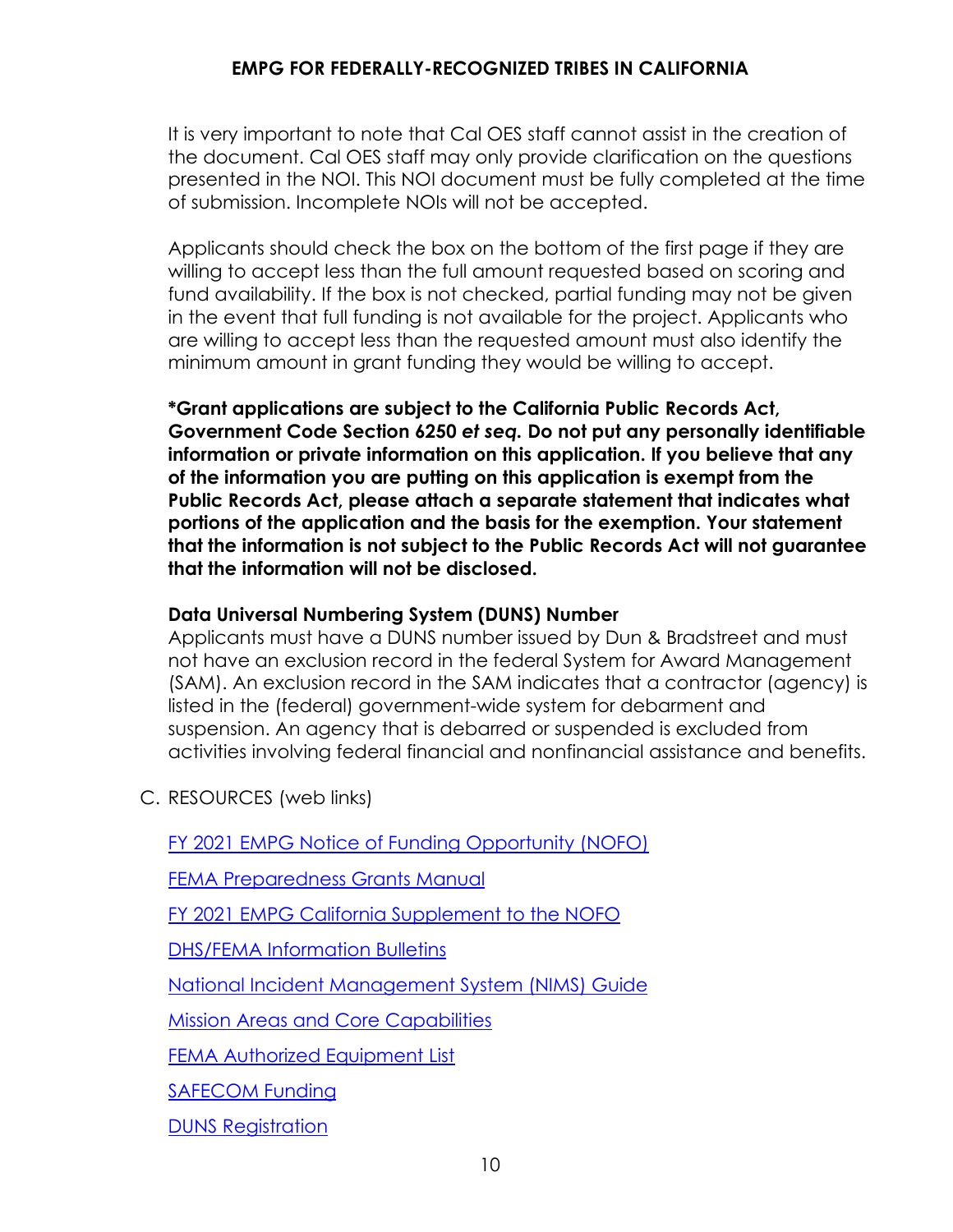### **PART III – PROPOSAL EVALUATION**

- <span id="page-12-0"></span>**A.** EVALUATION CRITERIA
- **B.** EVALUATION CRITERIA DEFINED
- **C.** FUNDING RECOMMENDATION
- **D.** NOTIFICATION PROCESS
- **E.** APPEAL OF DECISION
- **F.** POST AWARD REQUIREMENTS
- **G.** ALLOCATION CONTINGENT ON RECEIPT OF FEDERAL AWARD

### <span id="page-12-1"></span>A. EVALUATION CRITERIA

Funding will be awarded to the highest-ranked proposals. Evaluation of the proposals is based on five scored criteria, totaling 35 points. Projects that are not in support of Emergency Management or cannot be completed within the POP will be disqualified.

| <b>Evaluation Criteria</b>                                                                                                                                                                                                                          | Maximum<br>Value              |
|-----------------------------------------------------------------------------------------------------------------------------------------------------------------------------------------------------------------------------------------------------|-------------------------------|
| <b>I.</b> Describe the Tribe's current emergency management system<br>(EMS) and how FY 2021 EMPG funding will help improve it.<br>B: Ability to improve current EMS (5 points)<br><b>II.</b> Describe the proposed project(s) and how each proposed | 10 Points<br><b>10 Points</b> |
| project will fill critical emergency management gaps.<br><b>B:</b> Ability to fill emergency management gaps (5 points)                                                                                                                             |                               |
| <b>III.</b> Describe how the tribe will meet the Program's 50% match<br>requirement.                                                                                                                                                                | 5 Points                      |
| <b>IV.</b> Describe how each proposed project(s) will be completed<br>within the POP, including a timeline with key milestones.                                                                                                                     | 5 Points                      |
| V. Budget Detail                                                                                                                                                                                                                                    | 5 Points                      |

Points may be deducted during the rating process based on negative past performance under a prior EMPG award (i.e. funds disencumbered, failure to submit required documents and reports).

Cal OES will review and approve projects which meet the criteria based on program guidance and the scoring system established for this Program. All projects must be completed within the Subrecipient POP. All applicable EMPG guidelines and policies remain in effect for the grant.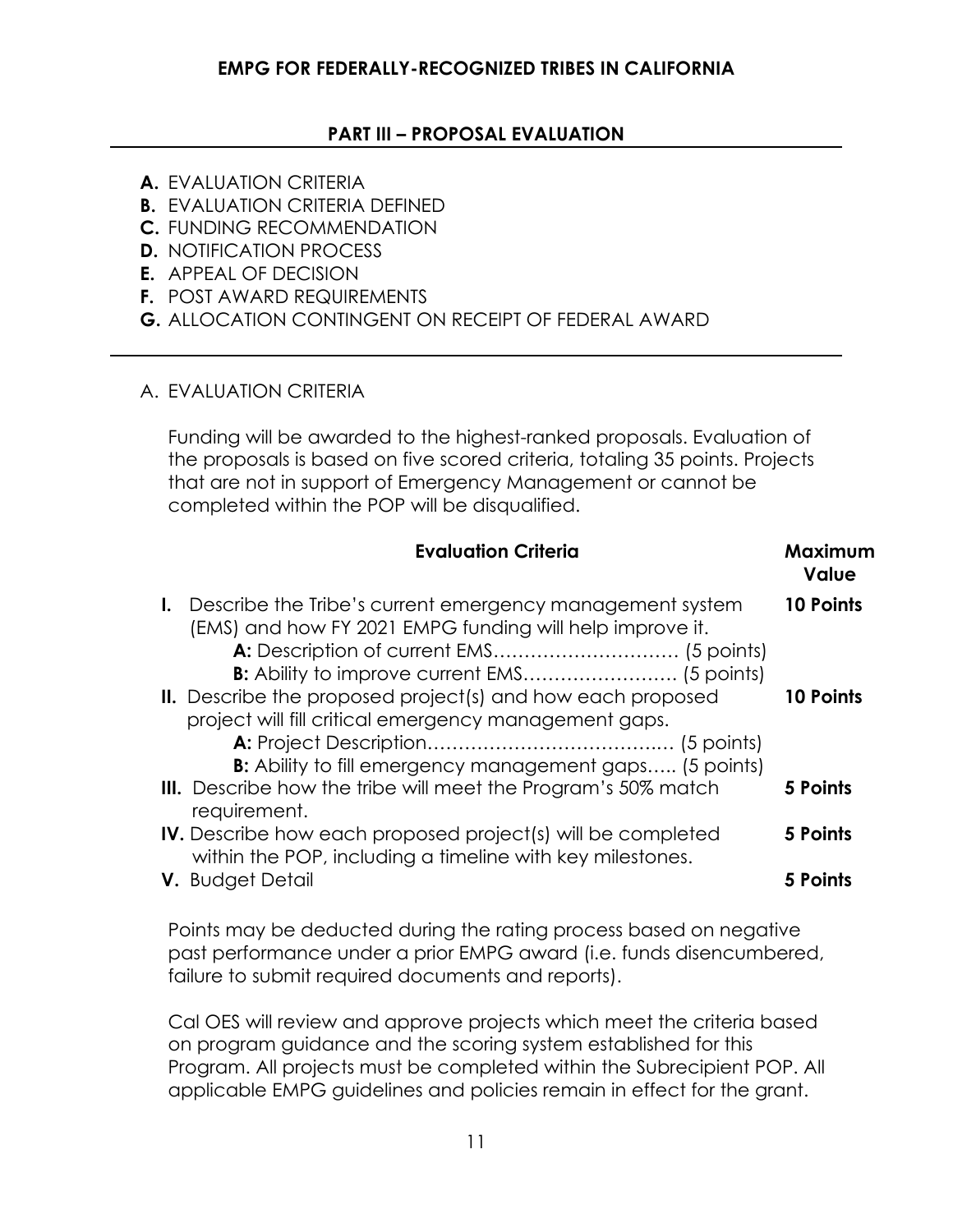## <span id="page-13-0"></span>B. EVALUATION CRITERIA DEFINED

### **Describe the tribe's current emergency management system, and how FY 2021 EMPG funding will help improve it.**

Provide the tribe's emergency management plans and/or protocols currently in place to assist with the preparedness of all hazards. The Applicant should also thoroughly describe how FY 2021 EMPG funding will enhance this EMS.

## **Describe the proposed project(s) and how each proposed project will fill critical emergency management gaps.**

Applicants should thoroughly describe the project(s) being proposed, outlining the various elements or stages involved to implement and complete the project, including the end-goal of the project. Applicants should also describe how each proposed project will fill critical emergency management gaps.

### **Describe how the tribe will meet the Program's 50% match requirement.**

Provide a breakdown of each match activity that will be used to meet the match requirement by description and amount. All match activities must be EMPG allowable and completed within the POP.

### **Describe how each proposed project(s) will be completed within the POP. Please provide a timeline with key milestones.**

Proposed projects must be completed within the POP. If equipment is being procured, all items must be received no later than the end of the POP. A timeline with milestones should provide a clear outline of activities that lead up to the completion of the project.

Projects that have a potential to impact environmental, historic, or cultural resources must participate in the EHP review process, including projects involving ground disturbance, equipment installation, sonar, and communications towers. The EHP review process may take as little as one month to as much as one year to complete, depending on the location and complexity of the project, and should be incorporated into the timeline, where applicable.

Projects should also consider other processes that could directly affect the timeline of the project, including the ability to obtain all necessary approvals related to the project, procurement process, and availability of resources.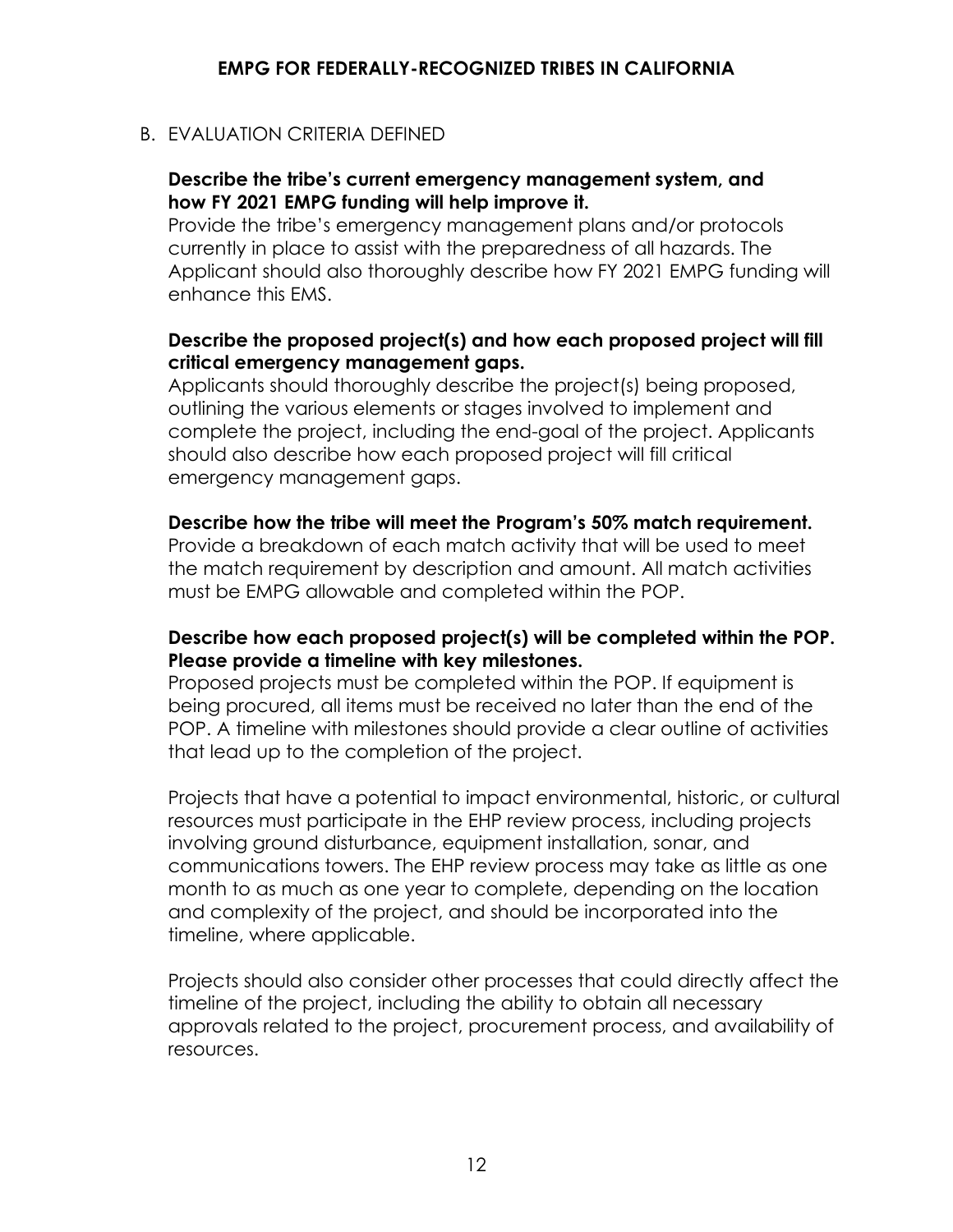#### **Budget Detail**

Provide a breakdown of all allowable costs, to include an itemized list of activities. Where applicable, provide a list of equipment to be purchased, including quantities, costs, AEL numbers, and AEL titles. Providing an analysis of alternatives for achieving the same results and concluding that the proposed alternative is more cost effective, or if it is the only solution, is encouraged.

The budget must provide line-item detail of cost and be equal to the total amount of funding being requested.

#### <span id="page-14-0"></span>C. FUNDING RECOMMENDATION

Final funding decisions are made by the Director of Cal OES. Funding recommendations are based on the following:

- The ranked score of the application
- Consideration of funding priorities
- Prior negative administrative and programmatic performance, if applicable

Projects previously funded by Cal OES will be reviewed for past compliance, including fiscal management, progress and annual reports, audit reports, and other relevant documentation or information. This review may result in one or more of the following actions:

- The project may not be selected for funding
- The amount of funding may be reduced
- Grant Subaward Special Conditions may be included in the Grant Subaward

#### <span id="page-14-1"></span>D. NOTIFICATION PROCESS

Applicants will be notified of the results of the rating process in writing. Applicants not selected for funding will receive a notification letter containing their average score and information on the appeal process.

#### <span id="page-14-2"></span>E. APPEAL OF DECISION

Applicants are entitled to appeal the denial of funding pursuant to the Cal OES Appeal Guidelines for Competitive Funding Decisions. A copy of these guidelines will be included with the denial of funding letter.